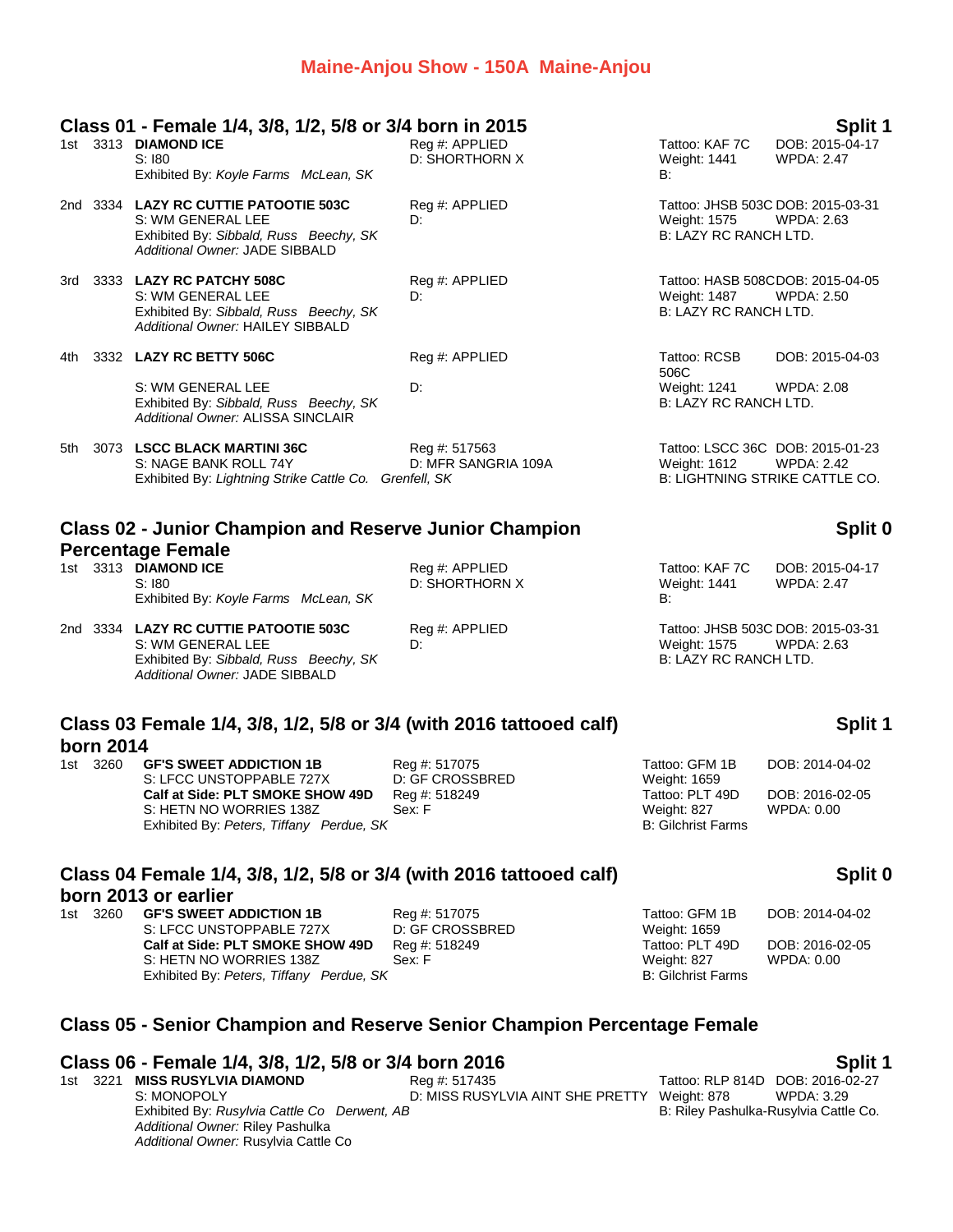|       |                                                                                                  | 2nd 3312 <b>BESSY</b><br>S:180<br>Exhibited By: Koyle Farms McLean, SK                                                                                                  | Reg #: APPLIED<br>D: ANGUS X                                  | Tattoo: KAF 11D<br><b>Weight: 759</b><br>B:                               | DOB: 2016-03-11<br><b>WPDA: 2.99</b> |  |
|-------|--------------------------------------------------------------------------------------------------|-------------------------------------------------------------------------------------------------------------------------------------------------------------------------|---------------------------------------------------------------|---------------------------------------------------------------------------|--------------------------------------|--|
| 3rd   |                                                                                                  | 3088 RESTALRIG LILY 63D<br>S: GVC SUH<br>Exhibited By: McLaren, Lyle Arcola, SK                                                                                         | Reg #: APPLIED<br>D: ANGUS                                    | Tattoo: LRB 63D<br>Weight: 630<br>B: Lyle McLaren                         | DOB: 2016-04-19<br>WPDA: 2.93        |  |
| 4th   |                                                                                                  | 3266 PSC I LOVE LUCY 3D<br>S: HETN NO WORRIES 138Z<br>Exhibited By: Piller Show Cattle Neudorf, SK<br>Additional Owner: Bianca Bernasconi                               | Reg#<br>D: LINDA                                              | Tattoo: PSC 3D<br>Weight: 884<br>B: Bianca Bernasconi                     | DOB: 2016-02-10<br><b>WPDA: 3.11</b> |  |
| 5th   |                                                                                                  | 3087 RESTALRIG ROSEBUD 3D<br>S: GBC SUH<br>Exhibited By: McLaren, Lyle Arcola, SK                                                                                       | Reg #: APPLIED<br>D: ANGUS                                    | Tattoo: LRB 3D<br>Weight: 692<br>B: Lyle McLaren                          | DOB: 2016-04-11<br><b>WPDA: 3.10</b> |  |
|       |                                                                                                  | Class 06 - Female 1/4, 3/8, 1/2, 5/8 or 3/4 born 2016                                                                                                                   |                                                               |                                                                           | <b>Split 2</b>                       |  |
|       |                                                                                                  | 1st 3070 HC UNSTOPPABLE CHERRY 677D<br>S: LFCC UNSTOPPABLE 727X<br>Exhibited By: Lightning Strike Cattle Co. Grenfell, SK                                               | Reg #: 518617<br>D: RED ANGUS X SIMMENTAL X                   | Tattoo: HC 677D<br>Weight: 812<br><b>B: Micheal Hunter</b>                | DOB: 2016-01-27<br>WPDA: 2.72        |  |
|       |                                                                                                  | 2nd 3293 TCF 47Z DIANA 12D<br>S: LFCC UNSTOPPABLE 727X<br>Exhibited By: The Cliffs Farm Saskatoon, SK<br>Additional Owner: LAZY RC RANCH                                | Reg #: R518399 PB<br>D: HEREFORD X RED ANGUS                  | Tattoo: TCF 12D<br>Weight: 818<br><b>B: THE CLIFFS FARM</b>               | DOB: 2016-01-15<br><b>WPDA: 2.64</b> |  |
|       |                                                                                                  | 3rd 2647 MHC LILY 1D<br>S: KSIX WINGMAN 2A<br>Exhibited By: Hansen Livestock Weldon, SK                                                                                 | Reg #: 518379<br>D: MHC MISS LILY 7Y                          | Tattoo: MHC 1D<br>Weight: 894<br><b>B: Hansen Livestock</b>               | DOB: 2016-01-03<br><b>WPDA: 2.78</b> |  |
| 4th l |                                                                                                  | 2388 NHC DIAMOND MIST 1D<br>S: BPF COMFORT ZONE<br>Exhibited By: Nu-Horizon Angus Lipton, SK                                                                            | Reg #: 518128<br>D: SPECKLE PARK 1                            | Tattoo: NHC 1D<br>Weight: 734<br><b>B: NU-HORIZON ANGUS</b>               | DOB: 2016-01-14<br>WPDA: 2.36        |  |
|       |                                                                                                  | 5th 3302 KRR MISS BACK IN BLACK 2D<br>S: BPF COMFORT ZONE<br>Exhibited By: Roddick, Kody Wyoming, ON                                                                    | Reg #: 518478<br>D: KRR MISS BACK IN BLACK 17B                | Tattoo: KRR 2D<br><b>Weight: 705</b><br>B: Kody Roddick                   | DOB: 2016-01-29<br><b>WPDA: 2.38</b> |  |
|       | <b>Class 07 - Calf Champion and Reserve Calf Champion Percentage</b><br>Split 0<br><b>Female</b> |                                                                                                                                                                         |                                                               |                                                                           |                                      |  |
|       | 1st 3221                                                                                         | <b>MISS RUSYLVIA DIAMOND</b><br>S: MONOPOLY<br>Exhibited By: Rusylvia Cattle Co Derwent, AB<br>Additional Owner: Riley Pashulka<br>Additional Owner: Rusylvia Cattle Co | Reg #: 517435<br>D: MISS RUSYLVIA AINT SHE PRETTY Weight: 878 | Tattoo: RLP 814D DOB: 2016-02-27<br>B: Riley Pashulka-Rusylvia Cattle Co. | WPDA: 3.29                           |  |
|       |                                                                                                  | 2nd 3312 <b>BESSY</b><br>S:180<br>Exhibited By: Koyle Farms McLean, SK                                                                                                  | Reg #: APPLIED<br>D: ANGUS X                                  | Tattoo: KAF 11D<br>Weight: 759<br>В:                                      | DOB: 2016-03-11<br>WPDA: 2.99        |  |
|       |                                                                                                  | <b>Class 08 - Grand Champion and Reserve Grand Champion</b>                                                                                                             |                                                               |                                                                           | Split 0                              |  |
|       |                                                                                                  | <b>Percentage Female</b>                                                                                                                                                |                                                               |                                                                           |                                      |  |
|       |                                                                                                  | 1st 3313 DIAMOND ICE<br>S:180<br>Exhibited By: Koyle Farms McLean, SK                                                                                                   | Reg #: APPLIED<br>D: SHORTHORN X                              | Tattoo: KAF 7C<br><b>Weight: 1441</b><br>В:                               | DOB: 2015-04-17<br><b>WPDA: 2.47</b> |  |

2nd 3221 **MISS RUSYLVIA DIAMOND** Reg #: 517435 Tattoo: RLP 814D DOB: 2016-02-27 S: MONOPOLY D: MISS RUSYLVIA AINT SHE PRETTY Weight: 878 WPDA: 3.29<br>Exhibited By: Rusylvia Cattle Co Derwent, AB B: Riley Pashulka-Rusylvia Cattle Co. Exhibited By: Rusylvia Cattle Co Derwent, AB *Additional Owner:* Riley Pashulka *Additional Owner:* Rusylvia Cattle Co

# **Class 09 - Bull 1/4, 3/8,1/2, 5/8 or 3/4 born 2016**<br>1st 3473 VNDY HAPPY HOUR 624D Reg #: APPLIED Tattoo: VNDY DOB: 2016-04-08

1st 3473 **VNDY HAPPY HOUR 624D** 

S: HETN NO WORRIES 138Z D: COMM. ANGUS/SIMM Weight: 808 WPDA: 3.58<br>
Exhibited By: Vandy Cattle Benson, SK B: Vandy Cattle Exhibited By: Vandy Cattle Benson, SK

624D<br>Weight: 808

DOB: 2016-04-08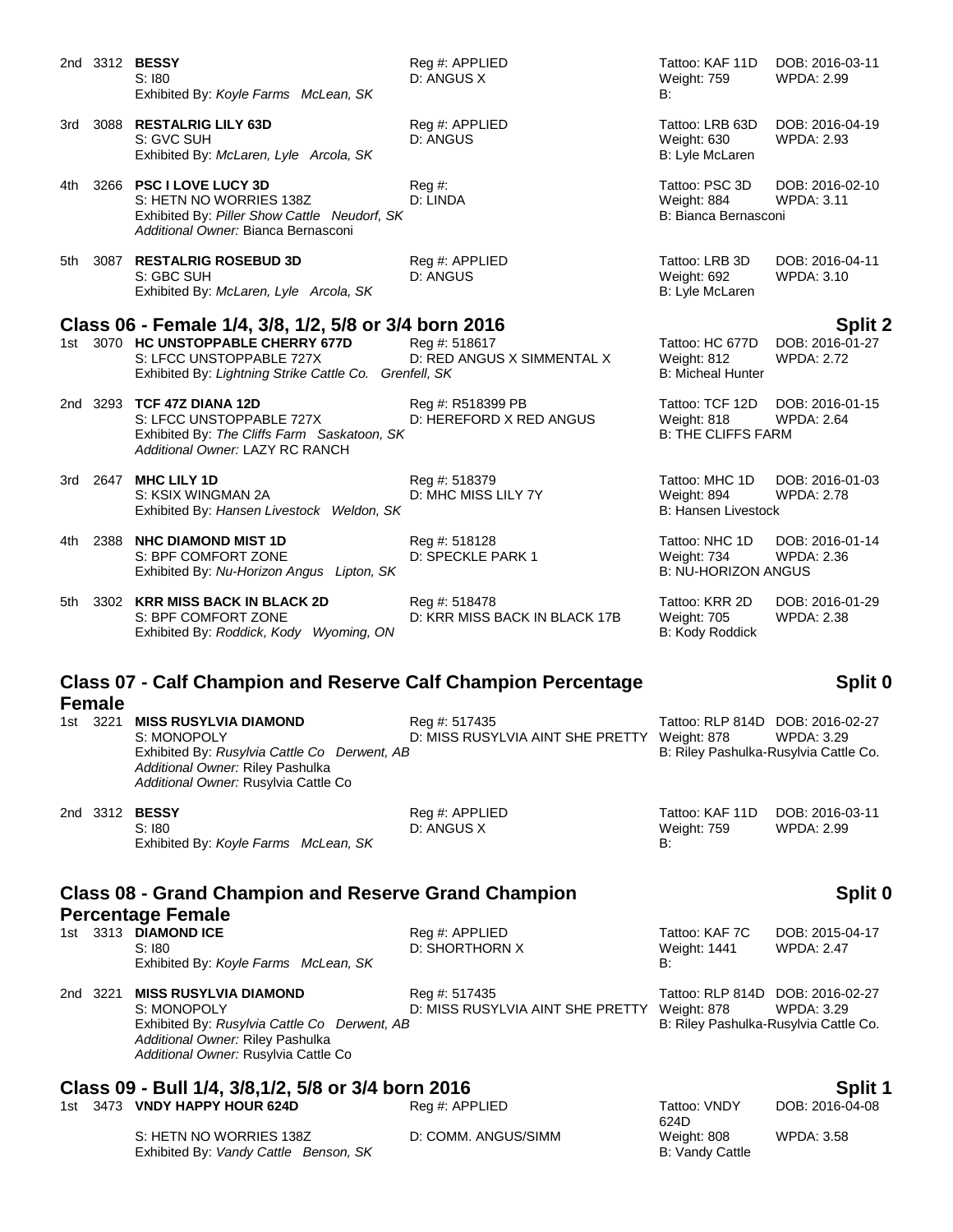|                                                                                       |          | 2nd 2645 MHC DAYTONA 21D<br>S: KSIX WINGMAN 2A<br>Exhibited By: Hansen Livestock Weldon, SK                                                                                                                    | Reg #: 518491<br>D: MHC ROXY 1855Y              | Tattoo: MHC 21D DOB: 2016-02-04<br>Weight: 874<br><b>B: Hansen Livestock</b>              | WPDA: 3.01                                                                              |
|---------------------------------------------------------------------------------------|----------|----------------------------------------------------------------------------------------------------------------------------------------------------------------------------------------------------------------|-------------------------------------------------|-------------------------------------------------------------------------------------------|-----------------------------------------------------------------------------------------|
|                                                                                       |          | 3rd 3474 VNDY FREE N EASY 608D                                                                                                                                                                                 | Reg #: APPLIED                                  | Tattoo: VNDY<br>608D                                                                      | DOB: 2016-03-21                                                                         |
|                                                                                       |          | S: HETN NO WORRIES 138Z<br>Exhibited By: Vandy Cattle Benson, SK                                                                                                                                               | D: COMM. ANGUS/SIMM                             | Weight: 729<br><b>B: Vandy Cattle</b>                                                     | WPDA: 2.99                                                                              |
|                                                                                       |          | <b>Class 10 - Champion and Reserve Champion 2016 Percentage Bull</b>                                                                                                                                           |                                                 |                                                                                           | Split 0                                                                                 |
|                                                                                       |          | 1st 3473 VNDY HAPPY HOUR 624D                                                                                                                                                                                  | Reg #: APPLIED                                  | Tattoo: VNDY<br>624D                                                                      | DOB: 2016-04-08                                                                         |
|                                                                                       |          | S: HETN NO WORRIES 138Z<br>Exhibited By: Vandy Cattle Benson, SK                                                                                                                                               | D: COMM. ANGUS/SIMM                             | Weight: 808<br>B: Vandy Cattle                                                            | WPDA: 3.58                                                                              |
|                                                                                       |          | 2nd 2645 MHC DAYTONA 21D<br>S: KSIX WINGMAN 2A<br>Exhibited By: Hansen Livestock Weldon, SK                                                                                                                    | Reg #: 518491<br>D: MHC ROXY 1855Y              | Tattoo: MHC 21D<br>Weight: 874<br><b>B: Hansen Livestock</b>                              | DOB: 2016-02-04<br><b>WPDA: 3.01</b>                                                    |
|                                                                                       |          | Class 11 - Bull, 1/4, 3/8, 1/2, 5/8 or 3/4 born 2015                                                                                                                                                           |                                                 |                                                                                           |                                                                                         |
|                                                                                       |          | <b>Class 12 - Champion and Reserve Champion 2015 Percentage Bull</b>                                                                                                                                           |                                                 |                                                                                           |                                                                                         |
|                                                                                       |          | Class 13 - Bull, 1/4, 3/8, 1/2, 5/8 or 3/4, born 2014<br>1st 2393 JT ASSOCOATE 162C<br>S: WM GENERAL LEE<br>Exhibited By: JT Livestock Ltd. Stettler, AB<br>Additional Owner: JT Livestock Ltd.                | Reg #: R517533 B<br>D: MISS HONDINI             | Tattoo: KKS 162C DOB: 2015-02-23<br><b>Weight: 1830</b><br>B: Kevin & Christel Shuckburgh | Split 1<br><b>WPDA: 2.88</b>                                                            |
|                                                                                       |          | <b>Class 14 - Champion and Reserve Champion 2014 Percentage Bull</b><br>1st 2393 JT ASSOCOATE 162C<br>S: WM GENERAL LEE<br>Exhibited By: JT Livestock Ltd. Stettler, AB<br>Additional Owner: JT Livestock Ltd. | Reg #: R517533 B<br><b>D: MISS HONDINI</b>      | Tattoo: KKS 162C DOB: 2015-02-23<br>Weight: 1830<br>B: Kevin & Christel Shuckburgh        | Split 0<br><b>WPDA: 2.88</b>                                                            |
| <b>Class 15 - Grand Champion and Reserve Grand Champion</b><br><b>Percentage Bull</b> |          |                                                                                                                                                                                                                |                                                 |                                                                                           | Split 0                                                                                 |
|                                                                                       |          | 1st 3473 VNDY HAPPY HOUR 624D                                                                                                                                                                                  | Reg #: APPLIED                                  | Tattoo: VNDY                                                                              | DOB: 2016-04-08                                                                         |
|                                                                                       |          | S: HETN NO WORRIES 138Z<br>Exhibited By: Vandy Cattle Benson, SK                                                                                                                                               | D: COMM. ANGUS/SIMM                             | 624D<br>Weight: 808<br><b>B: Vandy Cattle</b>                                             | <b>WPDA: 3.58</b>                                                                       |
|                                                                                       | 2nd 2393 | JT ASSOCOATE 162C<br>S: WM GENERAL LEE<br>Exhibited By: JT Livestock Ltd. Stettler, AB<br>Additional Owner: JT Livestock Ltd.                                                                                  | Reg #: R517533 B<br><b>D: MISS HONDINI</b>      | Tattoo: KKS 162C DOB: 2015-02-23<br><b>Weight: 1830</b><br>B: Kevin & Christel Shuckburgh | <b>WPDA: 2.88</b>                                                                       |
| 1st l                                                                                 |          | Class 16 - Female FB or PB born 2015<br>3226 MISS RUSYLVIA CALLA 47C<br>S: GVC SUH<br>Exhibited By: Rusylvia Cattle Co Derwent, AB<br>Additional Owner: Rusylvia Cattle Co<br>Additional Owner: Tyson Pashulka | Reg #: 517435<br>D: NISS RUSYLVIA 36U           | Tattoo: TKP 47C<br>Weight: 1359                                                           | Split 1<br>DOB: 2015-03-22<br><b>WPDA: 2.23</b><br>B: Tyson Pashulka-Rusylvia Cattle Co |
|                                                                                       | 2nd 2452 | <b>DRR COPENHAGEN ANGEL 64C</b><br>S: GOET I-80<br>Exhibited By: Deer Ridge Ranch Dewberry, AB                                                                                                                 | Reg #: 517457 PB<br>D: DRR YR ROSE 48A          | Tattoo: DRR 64C<br>Weight: 1197<br>B: Deer Ridge Ranch                                    | DOB: 2015-04-03<br><b>WPDA: 2.01</b>                                                    |
| 3rd                                                                                   |          | 3076 LSCC SWEET AS SUGAR 80C<br>S: NAGE BANK ROLL 74Y<br>Exhibited By: Lightning Strike Cattle Co. Grenfell, SK                                                                                                | Reg #: 517565<br>D: LSCC DADDY'S LIL LADY 9162W | Tattoo: LSCC 80C DOB: 2015-02-08<br>Weight: 1490                                          | <b>WPDA: 2.29</b><br>B: LIGHTNING STRIKE CATTLE CO.                                     |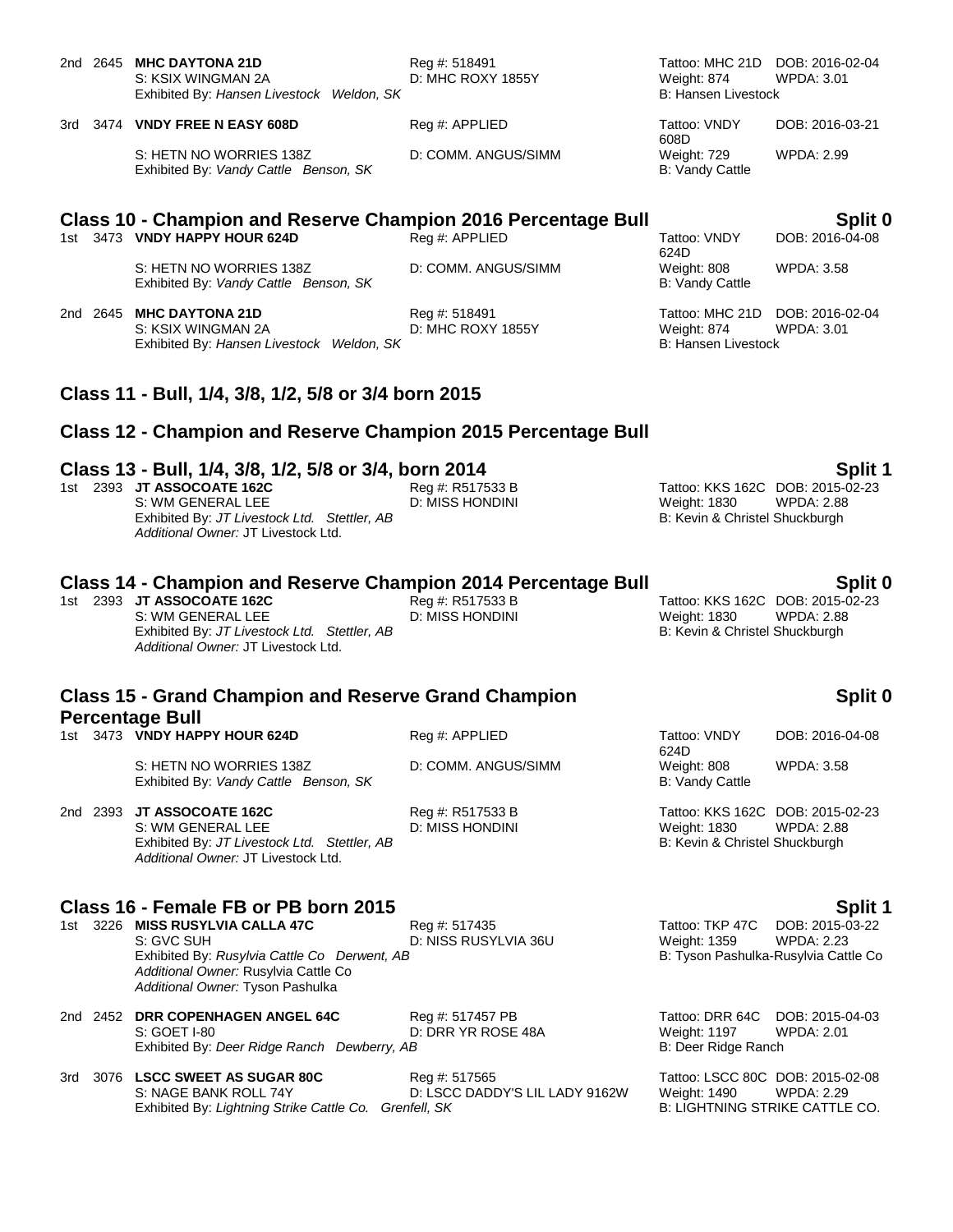|       |               |                                                                                                                                                                                                                                                                                |                                                           | D. Door muyo nanon                                                                                                            |                                                                                                |
|-------|---------------|--------------------------------------------------------------------------------------------------------------------------------------------------------------------------------------------------------------------------------------------------------------------------------|-----------------------------------------------------------|-------------------------------------------------------------------------------------------------------------------------------|------------------------------------------------------------------------------------------------|
|       | 1st 3072      | Class 18 Female FB or PB (with 2016 tattooed calf) born 2014<br><b>LSCC DADDY'S LIL GIRL 22B</b><br>S: NAGE BANK ROLL 74Y<br>Calf at Side: LSCC LADY ENERGIZER Req #: 518570<br>126D<br>S: NBH POLLED ENERGIZER 688E<br>Exhibited By: Lightning Strike Cattle Co. Grenfell, SK | Reg #: 516979<br>D: LSCC DADDY'S LIL LADY 9162W<br>Sex: F | Tattoo: LSCC 22B<br>Weight: 1545<br>Tattoo: LSCC 126D DOB: 2016-03-28<br>Weight: 648<br><b>B: LIGHTNING STRIKE CATTLE CO.</b> | Split 1<br>DOB: 2014-01-02<br><b>WPDA: 0.00</b>                                                |
|       |               | Class 19 - Female FB or PB (with 2016 tattooed calf) born 2013 or earlier                                                                                                                                                                                                      |                                                           |                                                                                                                               |                                                                                                |
|       | <b>Female</b> | <b>Class 20 - Senior Champion and Reserve Senior Champion Open</b>                                                                                                                                                                                                             |                                                           |                                                                                                                               | Split 0                                                                                        |
|       |               | 1st 3072 LSCC LADY ENERGIZER 126D<br>S: NBH POLLED ENERGIZER 688E<br>Exhibited By: Lightning Strike Cattle Co. Grenfell, SK                                                                                                                                                    | Reg #: 518570<br>D: LSCC DADDY'S LIL GIRL 22B             | Weight: 648                                                                                                                   | Tattoo: LSCC 126DDOB: 2016-03-28<br><b>WPDA: 2.73</b><br><b>B: LIGHTNING STRIKE CATTLE CO.</b> |
|       |               | Class 21 - Female FB or PB born 2016<br>1st 3223 MISS RUSYLVIA DREAM<br>S: MR RUSYLVIA BENELLI<br>Exhibited By: Rusylvia Cattle Co Derwent, AB<br>Additional Owner: Taylor Pashulka                                                                                            | Reg #: 518465<br>D: MISS RUSYLVIA SASSY 42S               | Tattoo: KJP 49D<br>Weight: 747<br>B: Rusylvia Catttle co                                                                      | Split 1<br>DOB: 2016-03-03<br><b>WPDA: 2.85</b>                                                |
|       |               | 2nd 2644 MHC FLICKA 34D<br>S: KSIX WINGMAN 2A<br>Exhibited By: Hansen Livestock Weldon, SK                                                                                                                                                                                     | Reg #: 518499<br>D: MHC NEW TREND 8A                      | Tattoo: MHC 34D<br>Weight: 738<br><b>B: Hansen Livestock</b>                                                                  | DOB: 2016-02-16<br><b>WPDA: 2.65</b>                                                           |
|       |               | 3rd 3078 LSCC BLACK ELEGANCE 20D<br>S: NAGE BANK ROLL 74Y<br>Exhibited By: Lightning Strike Cattle Co. Grenfell, SK                                                                                                                                                            | Reg #: 518577<br>D: LSCC TORPEDO'S GRACE 7183T            | Weight: 795                                                                                                                   | Tattoo: LSCC 20D DOB: 2016-02-06<br><b>WPDA: 2.76</b><br><b>B: LIGHTNING STRIKE CATTLE CO.</b> |
| 4th - |               | 3303 KRR MISS ENCHANTRESS 3D<br>S: RRRC LAST SECOND 197X<br>Exhibited By: Roddick, Kody Wyoming, ON                                                                                                                                                                            | Reg #: 518480<br>D: RRRC ENCHANTRESS 69A                  | Tattoo: KRR 3D<br>Weight: 673<br>B: Kody Roddick                                                                              | DOB: 2016-01-30<br><b>WPDA: 2.28</b>                                                           |
|       | <b>Female</b> | <b>Class 22 - Calf Champion and Reserve Calf Champion Open</b>                                                                                                                                                                                                                 |                                                           |                                                                                                                               | Split 0                                                                                        |
|       |               | 1st 3223 MISS RUSYLVIA DREAM<br>S: MR RUSYLVIA BENELLI<br>Exhibited By: Rusylvia Cattle Co Derwent, AB<br>Additional Owner: Taylor Pashulka                                                                                                                                    | Reg #: 518465<br>D: MISS RUSYLVIA SASSY 42S               | Tattoo: KJP 49D<br>Weight: 747<br>B: Rusylvia Catttle co                                                                      | DOB: 2016-03-03<br><b>WPDA: 2.85</b>                                                           |

### 2nd 2644 **MHC FLICKA 34D** Reg #: 518499 Tattoo: MHC 34D DOB: 2016-02-16 S: KSIX WINGMAN 2A **D: MHC NEW TREND 8A** Weight: 738 WPDA: 2.65 Exhibited By: *Hansen Livestock Weldon, SK* **B: Hansen Livestock** B: Hansen Livestock

### **Class 23 - Grand Champion Open Female Split 0 Split 0 Split 0 Split 0 Split 0 Split 0 Split 0 Split 0 Split 0 Split 0 Split 0 Split 0 Split 0 Split 0 Split 0 Split 0 Split 0 Split 0 S**

1st 3226 Exhibited By: *Rusylvia Cattle Co Derwent, AB* B: Tyson Pashulka-Rusylvia Cattle Co Derwent, AB<br>**MISS RUSYLVIA CALLA 47C** Reg #: 517435 **Bill Constant Constant Constant Constant Constant Constant Constant Con MISS RUSYLVIA CALLA 47C** S: GVC SUH D: NISS RUSYLVIA 36U Weight: 1359 WPDA: 2.23 *Additional Owner:* Rusylvia Cattle Co *Additional Owner:* Tyson Pashulka

# S: GVC SUH D: NISS RUSYLVIA 36U Weight: 1359 WPDA: 2.23

**Split 0**

### **Class 17 - Junior Champion and Reserve Junior Champion Open Female**

- 1st 3226 **MISS RUSYLVIA CALLA 47C** Reg #: 517435 **Tattoo: TKP 47C** DOB: 2015-03-22<br>S: GVC SUH D: NISS RUSYLVIA 36U Weight: 1359 WPDA: 2.23 Exhibited By: Rusylvia Cattle Co Derwent, AB *Additional Owner:* Rusylvia Cattle Co *Additional Owner:* Tyson Pashulka
- 2nd 2452 **DRR COPENHAGEN ANGEL 64C** Reg #: 517457 PB Tattoo: DRR 64C DOB: 2015-04-03<br>S: GOET I-80 S: COET I-80 B: DRR YR ROSE 48A Weight: 1197 WPDA: 2.01 S: GOET I-80 **D: DRR YR ROSE 48A** Weight: 1197 W<br>Exhibited By: *Deer Ridge Ranch Dewherry AR* B: Deer Ridge Ranch Exhibited By: *Deer Ridge Ranch Dewberry, AB*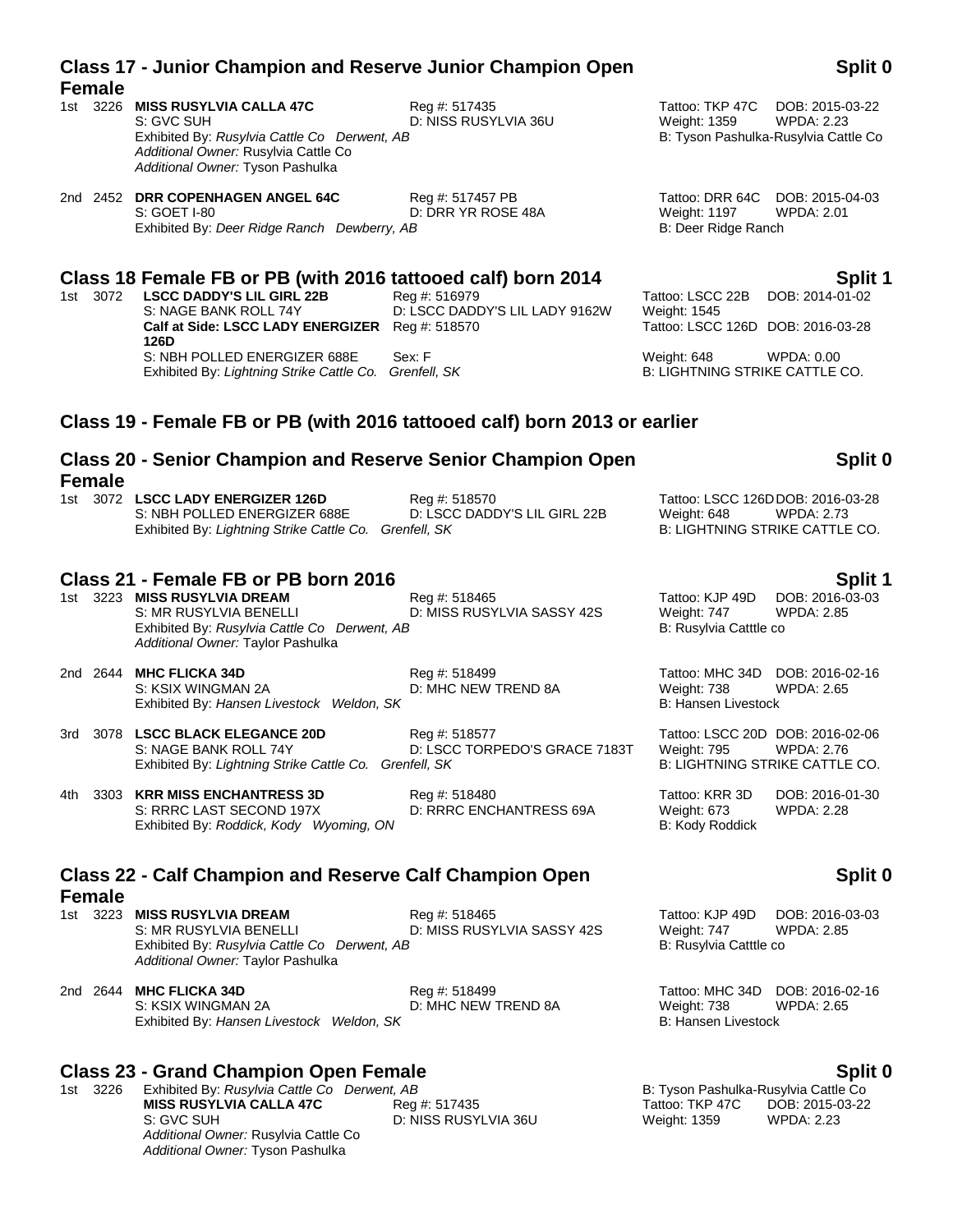|             | 2nd 3072 | Exhibited By: Lightning Strike Cattle Co.<br><b>LSCC LADY ENERGIZER 126D</b><br>S: NBH POLLED ENERGIZER 688E                                                        | Grenfell, SK<br>Reg #: 518570<br>D: LSCC DADDY'S LIL GIRL 22B | B: LIGHTNING STRIKE CATTLE CO.<br>Tattoo: LSCC 126D DOB: 2016-03-28<br>Weight: 648 | <b>WPDA: 2.73</b>                                                            |
|-------------|----------|---------------------------------------------------------------------------------------------------------------------------------------------------------------------|---------------------------------------------------------------|------------------------------------------------------------------------------------|------------------------------------------------------------------------------|
|             |          | <b>LSCC DADDY'S LIL GIRL 22B</b><br>S: NAGE BANK ROLL 74Y                                                                                                           | Reg #: 516979<br>D: LSCC DADDY'S LIL LADY 9162W               | Tattoo: LSCC 22B<br>Weight: 1545                                                   | DOB: 2014-01-02<br><b>WPDA: 1.47</b>                                         |
|             |          |                                                                                                                                                                     |                                                               |                                                                                    |                                                                              |
|             |          | Class 24 - Bull FB or PB born 2016<br>1st 3071 LSCC CAPITAL FLOWS 91D<br>S: NAGE BANK ROLL 74Y                                                                      | Reg #: 518579<br>D: VENETEL TORPEDO PRINCESS                  | Weight: 912                                                                        | Split 1<br>Tattoo: LSCC 91D DOB: 2016-03-06<br><b>WPDA: 3.52</b>             |
|             |          | Exhibited By: Lightning Strike Cattle Co. Grenfell, SK                                                                                                              | 954R                                                          | B: LIGHTNING STRIKE CATTLE CO.                                                     |                                                                              |
|             | 2nd 3220 | <b>MR RUSYLVIA DENIUM</b><br>S: GVC SUH<br>Exhibited By: Rusylvia Cattle Co Derwent, AB<br>Additional Owner: Rusylvia Cattle Co<br>Additional Owner: Tyson Pashulka | Reg #: 518453<br>D: NISS RUSYLVIA 36U                         | Tattoo: TKP 24D<br>Weight: 991                                                     | DOB: 2016-02-27<br><b>WPDA: 3.71</b><br>B: Tyson Pashulka-Rusylvia Cattle Co |
| 3rd -       |          | 3219 MR RUSYLVIA DIABLO<br>S: GVC SUH<br>Exhibited By: Rusylvia Cattle Co Derwent, AB<br>Additional Owner: Rusylvia Cattle Co<br>Additional Owner: Tyson Pashulka   | Reg #: 518453<br>D: NISS RUSYLVIA 36U                         | Tattoo: TKP 43D<br><b>Weight: 990</b>                                              | DOB: 2016-03-01<br><b>WPDA: 3.75</b><br>B: Tyson Pashulka-Rusylvia Cattle Co |
| 4th.        | 3301     | <b>KRR DADDYS HOME 4D</b><br>S: DADDY'S MONEY 55Z<br>Exhibited By: Roddick, Kody Wyoming, ON                                                                        | Reg #: 518477<br>D: KRR MISS PEPPER 7B                        | Tattoo: KRR 4D<br>Weight: 740<br>B: Kody Roddick                                   | DOB: 2016-02-04<br><b>WPDA: 2.55</b>                                         |
|             |          | <b>Class 25 - Calf Champion and Reserve Calf Champion Open Bull</b>                                                                                                 |                                                               |                                                                                    | Split 0                                                                      |
| 1st l       |          | 3071 LSCC CAPITAL FLOWS 91D<br>S: NAGE BANK ROLL 74Y                                                                                                                | Reg #: 518579<br>D: VENETEL TORPEDO PRINCESS<br>954R          | Weight: 912                                                                        | Tattoo: LSCC 91D DOB: 2016-03-06<br>WPDA: 3.52                               |
|             |          | Exhibited By: Lightning Strike Cattle Co. Grenfell, SK                                                                                                              |                                                               |                                                                                    | B: LIGHTNING STRIKE CATTLE CO.                                               |
|             | 2nd 3220 | <b>MR RUSYLVIA DENIUM</b><br>S: GVC SUH<br>Exhibited By: Rusylvia Cattle Co Derwent, AB<br>Additional Owner: Rusylvia Cattle Co<br>Additional Owner: Tyson Pashulka | Reg #: 518453<br>D: NISS RUSYLVIA 36U                         | Tattoo: TKP 24D<br>Weight: 991                                                     | DOB: 2016-02-27<br><b>WPDA: 3.71</b><br>B: Tyson Pashulka-Rusylvia Cattle Co |
|             |          |                                                                                                                                                                     |                                                               |                                                                                    |                                                                              |
|             |          | Class 26 - Bull FB or PB born 2015<br>1st 2451 DRR COUNTY LINE 70C<br>S: GOET I-80<br>Exhibited By: Deer Ridge Ranch Dewberry, AB                                   | Reg #: 517459 PB<br>D: DRR EXOTICA 10X                        | Tattoo: DRR 70C<br><b>Weight: 1768</b><br>B: Deer Ridge Ranch                      | Split 1<br>DOB: 2015-04-11<br>WPDA: 3.00                                     |
|             |          | <b>Class 27 - Junior Champion and Reserve Junior Champion Open</b>                                                                                                  |                                                               |                                                                                    | Split 0                                                                      |
| <b>Bull</b> | 1st 2451 | DRR COUNTY LINE 70C                                                                                                                                                 |                                                               | Tattoo: DRR 70C                                                                    |                                                                              |
|             |          | S: GOET I-80<br>Exhibited By: Deer Ridge Ranch Dewberry, AB                                                                                                         | Reg #: 517459 PB<br>D: DRR EXOTICA 10X                        | Weight: 1768<br>B: Deer Ridge Ranch                                                | DOB: 2015-04-11<br>WPDA: 3.00                                                |
|             |          | Class 28 - Bull FB or PB, born in 2014.                                                                                                                             |                                                               |                                                                                    | <b>Split 1</b>                                                               |

1st 3594 **ZMA BOOMTOWN 610B** Reg #: 518019PB Tattoo: ZMA 610B DOB: 2014-04-13<br>S: BFW FIGHTIN IRISH 22U D: ZMA MISS RUBY 69U Weight: 2119 WPDA: 2.23 S: BFW FIGHTIN IRISH 22U D: ZMA MISS RUBY 69U Weight: 2119<br>Exhibited By: *Bry-Ann Farms Daysland, AB* B: Bry-Ann Farms Exhibited By: Bry-Ann Farms Daysland, AB

# **Class 29 - Senior Champion & Reserve Senior Champion Open Bull**<br>1st 3594 ZMA BOOMTOWN 610B Reg #: 518019PB Tattoo: ZMA 610B DOB: 2014-04-13

1st 3594 **ZMA BOOMTOWN 610B** S: BFW FIGHTIN IRISH 22U D: ZMA MISS RUBY 69U Weight: 2119 WPDA: 2.23 Exhibited By: *Bry-Ann Farms Daysland, AB* B: Bry-Ann Farms